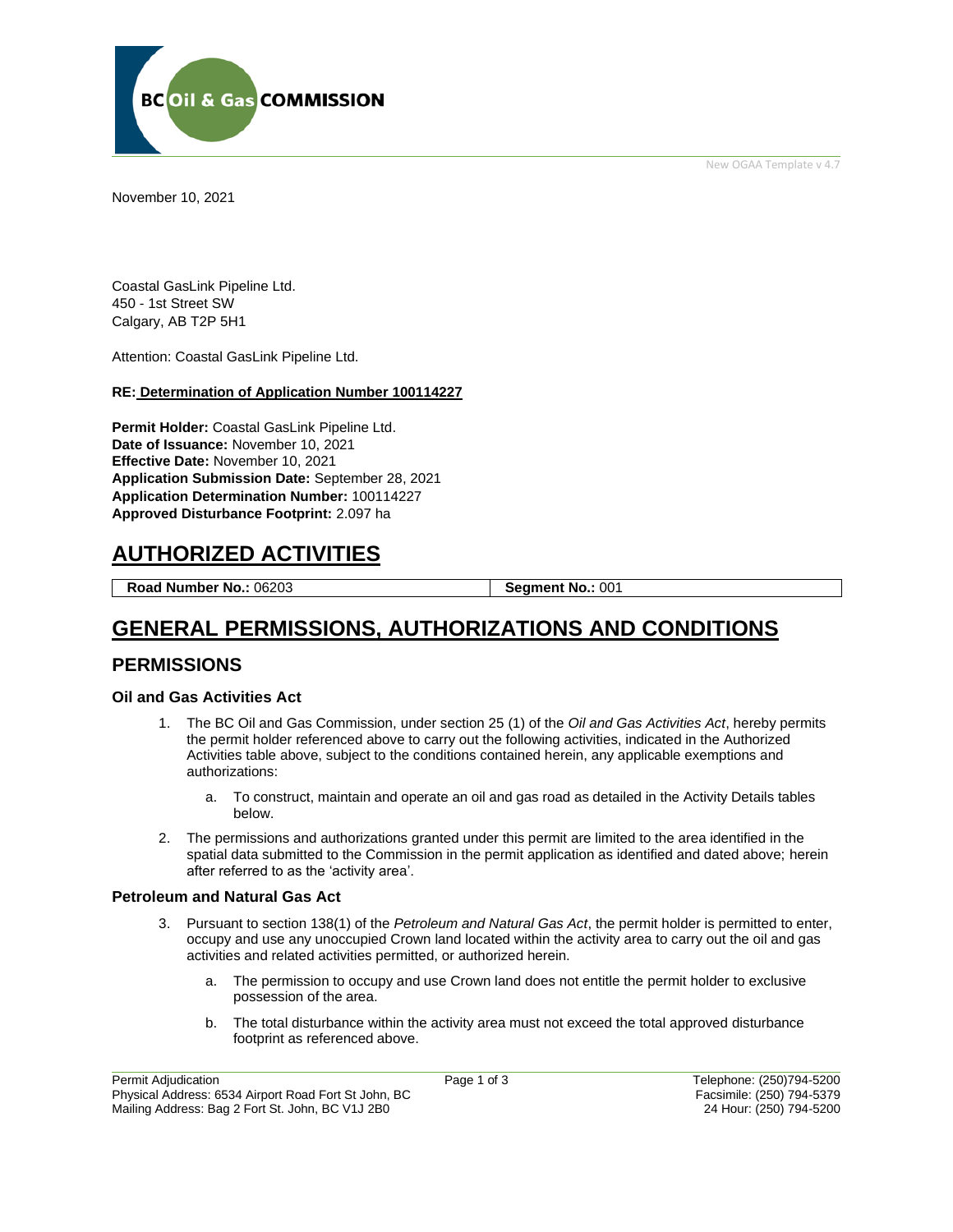## **CONDITIONS**

#### **Notification**

- 4. Within 60 days of the completion of construction activities under this permit, the permit holder must submit to the Commission a post-construction plan as a shapefile and PDF plan accurately identifying the location of the total area actually disturbed under this permit. The shapefile and plan must be submitted via eSubmission.
- 5. The Permit Holder must notify the First Nation(s) copied on this permit/authorization at least 5 (five) working days prior to project commencement.

#### **General**

- 6. The rights granted by this permit in relation to unoccupied Crown land are subject to all subsisting grants to or rights of any person made or acquired under the Coal Act, Forest Act, Land Act, Mineral Tenure Act, Petroleum and Natural Gas Act, Range Act, Water Sustainability Act or Wildlife Act, or any extension or renewal of the same.
- 7. The permit holder must not assign, sublicense or permit any person other than its employees, contractors or representatives, to use or occupy any Crown land within the activity area without the Commission's written consent.
- 8. The permit holder must ensure that any Crown land within the activity area is maintained in a condition so as to minimize hazards, including but not limited to hazards associated with storage of materials and equipment.
- 9. The permit holder must ensure that any Crown land within the activity area is maintained free of garbage, debris and derelict equipment.

#### **Environmental**

- 10. Construction activities must not result in rutting, compaction or erosion of soils that cannot be reasonably rehabilitated to similar levels of soil productivity that existed on the activity area prior to the construction activities taking place.
- 11. Any temporary access must be constructed and maintained in a manner that provides for proper surface drainage, prevents pooling on the surface, and maintains slope integrity.

#### **Clearing/Forest Act**

12. The permit holder is permitted to fell any trees located on Crown land within 1.5 tree lengths of the activity area that are considered to be a safety hazard according to Workers Compensation Act regulations and must be felled in order to eliminate the hazard. Trees or portions of these trees that can be accessed from the activity area without causing damage to standing timber may be harvested.

#### **Archaeology**

- 13. If an artifact, feature, material or thing protected under the *Heritage Conservation Act* is identified within the activity area, the permit holder must, unless the permit holder holds a permit under Section 12.4 of the *Heritage Conservation Act* issued by the BC Oil and Gas Commission in respect of that artifact, feature, material or thing:
	- a. Immediately cease all work in the vicinity of the artifacts, features, materials or things;
	- b. Immediately notify the BC Oil and Gas Commission; and
	- c. Resume work in the vicinity of the artifacts, features, materials or things in accordance with direction from the BC Oil and Gas Commission.
- 14. Prior to the commencement of construction activities the permit holder must:
	- a. Complete an archaeological assessment of the activity area in accordance with applicable requirements of the *Heritage Conservation Act*, and